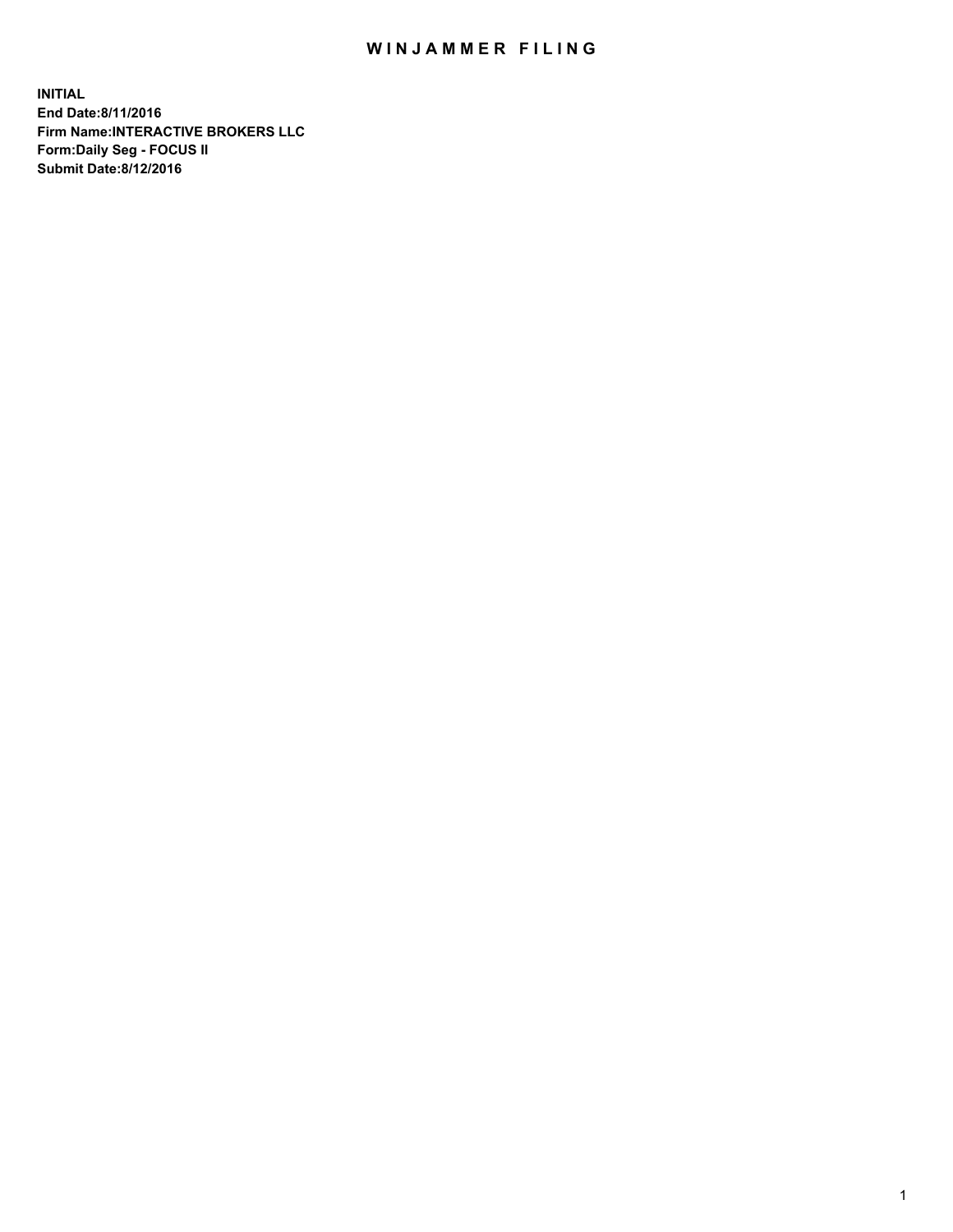## **INITIAL End Date:8/11/2016 Firm Name:INTERACTIVE BROKERS LLC Form:Daily Seg - FOCUS II Submit Date:8/12/2016 Daily Segregation - Cover Page**

| Name of Company<br><b>Contact Name</b><br><b>Contact Phone Number</b><br><b>Contact Email Address</b>                                                                                                                                                                                                                          | <b>INTERACTIVE BROKERS LLC</b><br><b>James Menicucci</b><br>203-618-8085<br>jmenicucci@interactivebrokers.c<br>om |
|--------------------------------------------------------------------------------------------------------------------------------------------------------------------------------------------------------------------------------------------------------------------------------------------------------------------------------|-------------------------------------------------------------------------------------------------------------------|
| FCM's Customer Segregated Funds Residual Interest Target (choose one):<br>a. Minimum dollar amount: ; or<br>b. Minimum percentage of customer segregated funds required:%; or<br>c. Dollar amount range between: and; or<br>d. Percentage range of customer segregated funds required between:% and%.                          | $\overline{\mathbf{0}}$<br>0<br>155,000,000 245,000,000<br>0 <sub>0</sub>                                         |
| FCM's Customer Secured Amount Funds Residual Interest Target (choose one):<br>a. Minimum dollar amount: ; or<br>b. Minimum percentage of customer secured funds required:%; or<br>c. Dollar amount range between: and; or<br>d. Percentage range of customer secured funds required between: % and %.                          | $\overline{\mathbf{0}}$<br>0<br>80,000,000 120,000,000<br>00                                                      |
| FCM's Cleared Swaps Customer Collateral Residual Interest Target (choose one):<br>a. Minimum dollar amount: ; or<br>b. Minimum percentage of cleared swaps customer collateral required:% ; or<br>c. Dollar amount range between: and; or<br>d. Percentage range of cleared swaps customer collateral required between:% and%. | $\overline{\mathbf{0}}$<br>$\overline{\mathbf{0}}$<br>0 <sub>0</sub><br><u>00</u>                                 |

Attach supporting documents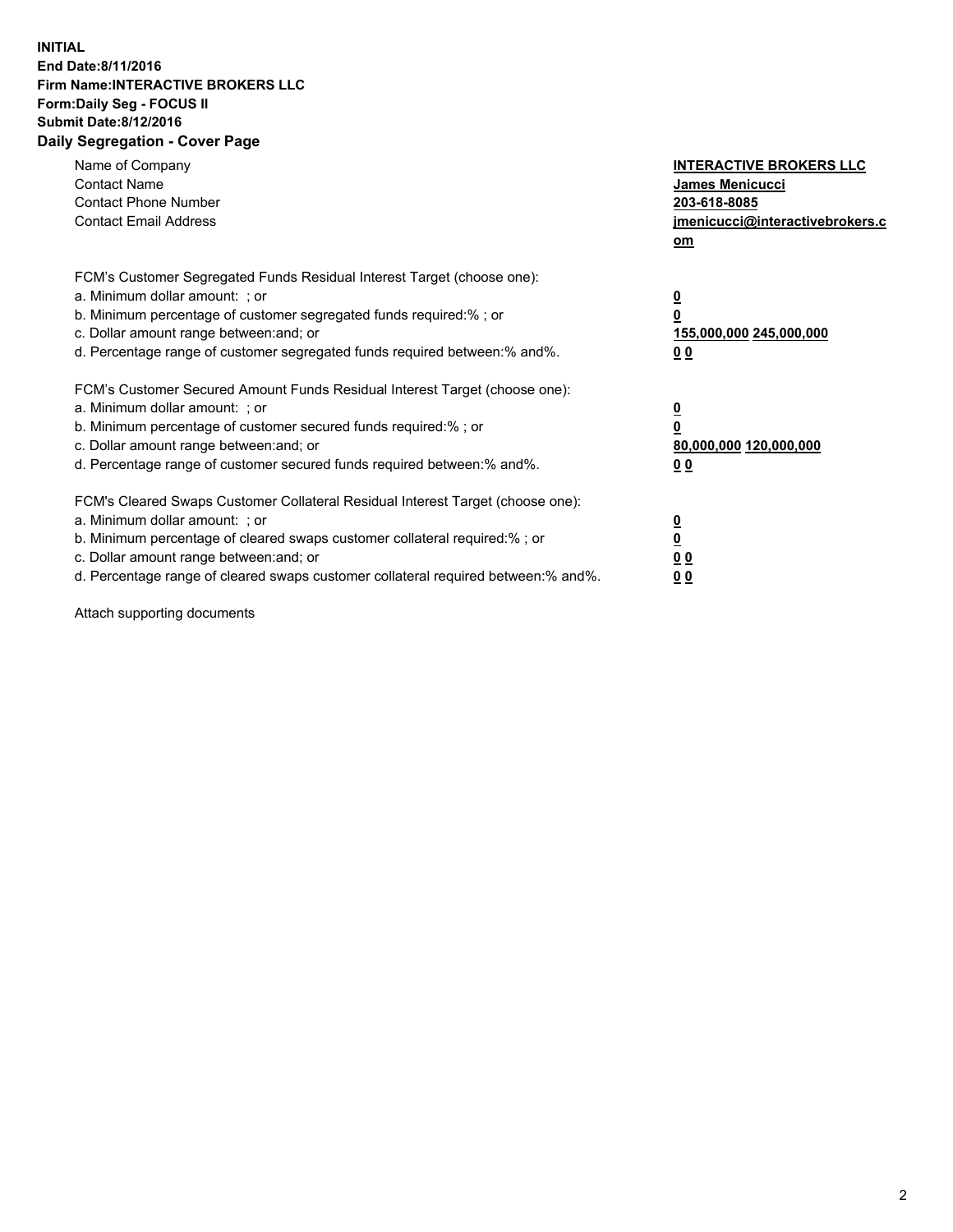## **INITIAL End Date:8/11/2016 Firm Name:INTERACTIVE BROKERS LLC Form:Daily Seg - FOCUS II Submit Date:8/12/2016 Daily Segregation - Secured Amounts**

|     | Daily Segregation - Secured Amounts                                                                        |                                   |
|-----|------------------------------------------------------------------------------------------------------------|-----------------------------------|
|     | Foreign Futures and Foreign Options Secured Amounts                                                        |                                   |
|     | Amount required to be set aside pursuant to law, rule or regulation of a foreign                           | $0$ [7305]                        |
|     | government or a rule of a self-regulatory organization authorized thereunder                               |                                   |
| 1.  | Net ledger balance - Foreign Futures and Foreign Option Trading - All Customers                            |                                   |
|     | A. Cash                                                                                                    | 348,574,162 [7315]                |
|     | B. Securities (at market)                                                                                  | $0$ [7317]                        |
| 2.  | Net unrealized profit (loss) in open futures contracts traded on a foreign board of trade                  | 22,601,648 [7325]                 |
| 3.  | Exchange traded options                                                                                    |                                   |
|     | a. Market value of open option contracts purchased on a foreign board of trade                             | <b>265,323</b> [7335]             |
|     | b. Market value of open contracts granted (sold) on a foreign board of trade                               | -102,935 [7337]                   |
| 4.  | Net equity (deficit) (add lines 1.2. and 3.)                                                               | 371,338,198 [7345]                |
| 5.  | Account liquidating to a deficit and account with a debit balances - gross amount                          | 73,152 [7351]                     |
|     | Less: amount offset by customer owned securities                                                           | 0 [7352] 73,152 [7354]            |
| 6.  | Amount required to be set aside as the secured amount - Net Liquidating Equity                             | 371,411,350 [7355]                |
|     | Method (add lines 4 and 5)                                                                                 |                                   |
| 7.  | Greater of amount required to be set aside pursuant to foreign jurisdiction (above) or line                | 371,411,350 [7360]                |
|     | 6.                                                                                                         |                                   |
|     | FUNDS DEPOSITED IN SEPARATE REGULATION 30.7 ACCOUNTS                                                       |                                   |
| 1.  | Cash in banks                                                                                              |                                   |
|     | A. Banks located in the United States                                                                      | 5,000,000 [7500]                  |
|     | B. Other banks qualified under Regulation 30.7                                                             | 0 [7520] 5,000,000 [7530]         |
| 2.  | Securities                                                                                                 |                                   |
|     | A. In safekeeping with banks located in the United States                                                  | 415,505,080 [7540]                |
|     | B. In safekeeping with other banks qualified under Regulation 30.7                                         | 0 [7560] 415,505,080 [7570]       |
| 3.  | Equities with registered futures commission merchants                                                      |                                   |
|     | A. Cash                                                                                                    | $0$ [7580]                        |
|     | <b>B.</b> Securities                                                                                       | $0$ [7590]                        |
|     | C. Unrealized gain (loss) on open futures contracts                                                        | $0$ [7600]                        |
|     | D. Value of long option contracts                                                                          | $0$ [7610]                        |
|     | E. Value of short option contracts                                                                         | 0 [7615] 0 [7620]                 |
| 4.  | Amounts held by clearing organizations of foreign boards of trade                                          |                                   |
|     | A. Cash                                                                                                    | $0$ [7640]                        |
|     | <b>B.</b> Securities                                                                                       | $0$ [7650]                        |
|     | C. Amount due to (from) clearing organization - daily variation                                            | $0$ [7660]                        |
|     | D. Value of long option contracts                                                                          | $0$ [7670]                        |
|     | E. Value of short option contracts                                                                         | 0 [7675] 0 [7680]                 |
| 5.  | Amounts held by members of foreign boards of trade                                                         |                                   |
|     | A. Cash                                                                                                    | 70,532,262 [7700]                 |
|     | <b>B.</b> Securities                                                                                       | $0$ [7710]                        |
|     | C. Unrealized gain (loss) on open futures contracts                                                        | 7,505,619 [7720]                  |
|     | D. Value of long option contracts                                                                          | 265,326 [7730]                    |
|     | E. Value of short option contracts                                                                         | -102,936 [7735] 78,200,271 [7740] |
| 6.  | Amounts with other depositories designated by a foreign board of trade                                     | 0 [7760]                          |
| 7.  | Segregated funds on hand                                                                                   | $0$ [7765]                        |
| 8.  | Total funds in separate section 30.7 accounts                                                              | 498,705,351 [7770]                |
| 9.  | Excess (deficiency) Set Aside for Secured Amount (subtract line 7 Secured Statement<br>Page 1 from Line 8) | 127,294,001 [7380]                |
| 10. | Management Target Amount for Excess funds in separate section 30.7 accounts                                | 80,000,000 [7780]                 |
| 11. | Excess (deficiency) funds in separate 30.7 accounts over (under) Management Target                         | 47,294,001 [7785]                 |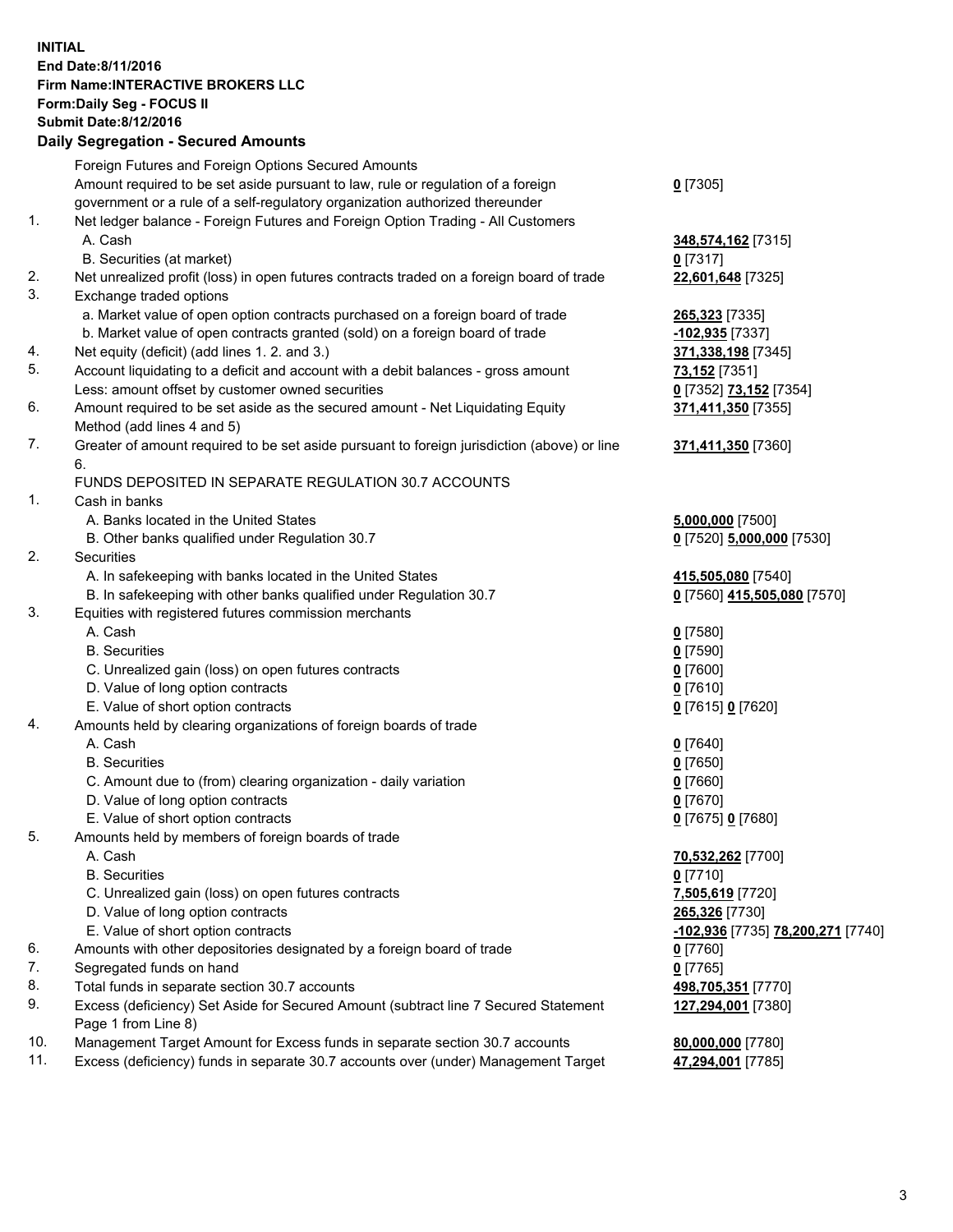**INITIAL End Date:8/11/2016 Firm Name:INTERACTIVE BROKERS LLC Form:Daily Seg - FOCUS II Submit Date:8/12/2016 Daily Segregation - Segregation Statement** SEGREGATION REQUIREMENTS(Section 4d(2) of the CEAct) 1. Net ledger balance A. Cash **3,063,247,449** [7010] B. Securities (at market) **0** [7020] 2. Net unrealized profit (loss) in open futures contracts traded on a contract market **-133,598,389** [7030] 3. Exchange traded options A. Add market value of open option contracts purchased on a contract market **125,454,486** [7032] B. Deduct market value of open option contracts granted (sold) on a contract market **-191,764,522** [7033] 4. Net equity (deficit) (add lines 1, 2 and 3) **2,863,339,024** [7040] 5. Accounts liquidating to a deficit and accounts with debit balances - gross amount **109,780** [7045] Less: amount offset by customer securities **0** [7047] **109,780** [7050] 6. Amount required to be segregated (add lines 4 and 5) **2,863,448,804** [7060] FUNDS IN SEGREGATED ACCOUNTS 7. Deposited in segregated funds bank accounts A. Cash **165,211,560** [7070] B. Securities representing investments of customers' funds (at market) **1,761,526,365** [7080] C. Securities held for particular customers or option customers in lieu of cash (at market) **0** [7090] 8. Margins on deposit with derivatives clearing organizations of contract markets A. Cash **29,116,620** [7100] B. Securities representing investments of customers' funds (at market) **1,176,549,443** [7110] C. Securities held for particular customers or option customers in lieu of cash (at market) **0** [7120] 9. Net settlement from (to) derivatives clearing organizations of contract markets **6,482,600** [7130] 10. Exchange traded options A. Value of open long option contracts **125,454,149** [7132] B. Value of open short option contracts **-191,764,150** [7133] 11. Net equities with other FCMs A. Net liquidating equity **0** [7140] B. Securities representing investments of customers' funds (at market) **0** [7160] C. Securities held for particular customers or option customers in lieu of cash (at market) **0** [7170] 12. Segregated funds on hand **0** [7150] 13. Total amount in segregation (add lines 7 through 12) **3,072,576,587** [7180] 14. Excess (deficiency) funds in segregation (subtract line 6 from line 13) **209,127,783** [7190] 15. Management Target Amount for Excess funds in segregation **155,000,000** [7194] **54,127,783** [7198]

16. Excess (deficiency) funds in segregation over (under) Management Target Amount Excess